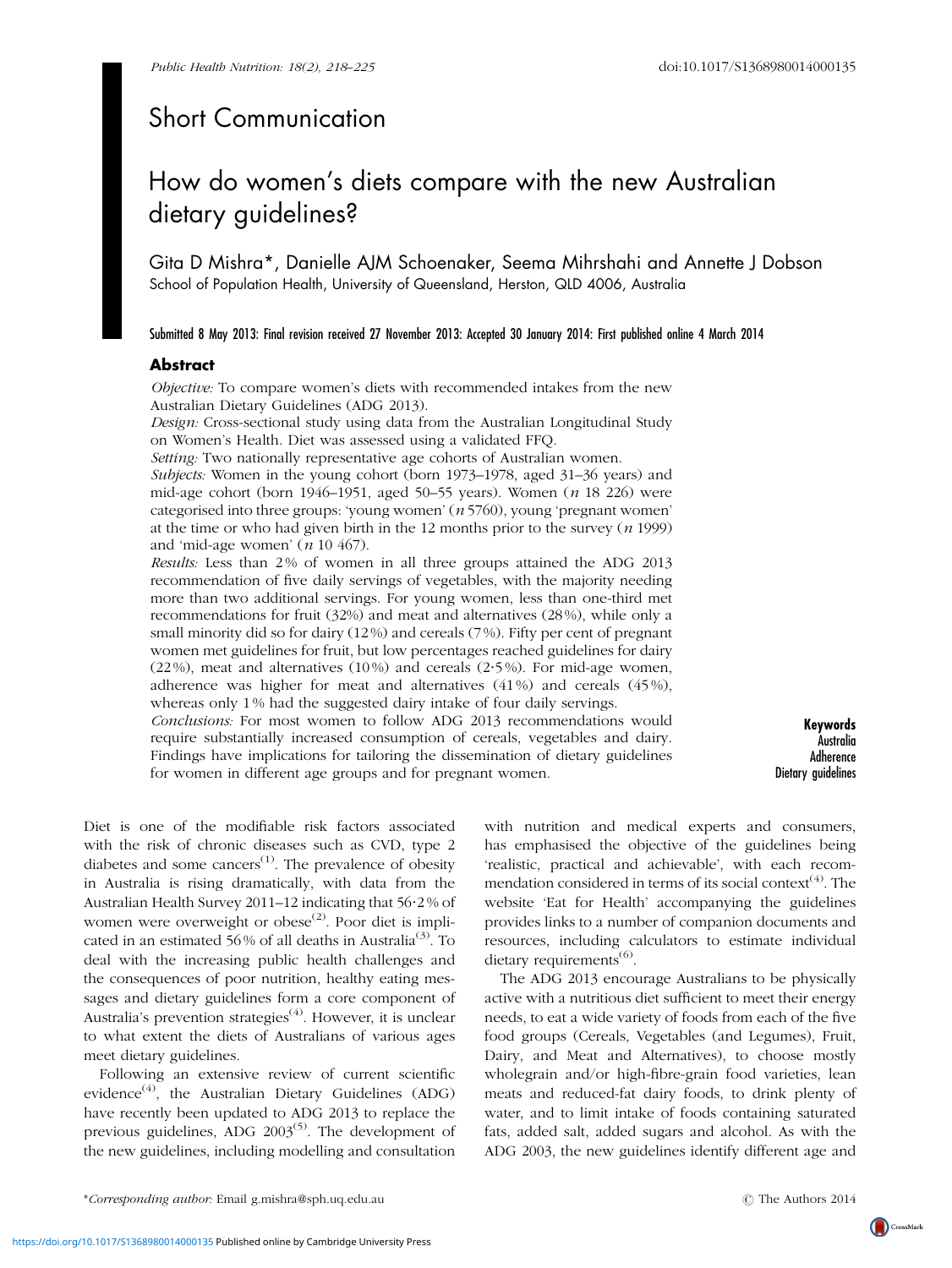population groups including men, women, and pregnant and breast-feeding women, and specify a recommended number of daily servings for each food group. However a number of important changes have been made, including: providing separate guidance for those aged 19–50 years and 51–70 years; changes in the number of servings recommended for some food groups, for instance increasing the recommended dairy intake to four daily servings for women aged 51–70 years; and changes in standard serving sizes for some food items, such as more than halving the serving size for muesli from 65 g to 30 g ([Table 1\)](#page-2-0). The ADG 2003 had a specific category of Extra Foods that included items high in saturated fats or added sugars, and recommended limiting their intake to  $2.5$ daily servings for adults<sup> $(5)$  $(5)$  $(5)$ </sup>. The ADG 2013 refers to foods that are high in energy, saturated fat, added sugars and/or salt, or alcohol as 'Discretionary Choices' since they are not considered an essential or necessary part of healthy dietary patterns. The guidelines suggest that to avoid gaining excess weight, there is little room for additional servings beyond the recommended intakes in each food group for 'smaller or less active' (sedentary) people in each population group. Only for those who are 'taller or more active' are some additional servings suggested from the five food groups or unsaturated spreads and oils or from the discretionary choices, up to a suggested limit of 2?5 daily servings for women aged less than 70 years<sup> $(4)$  $(4)$  $(4)$ </sup>.

Previous studies suggest that considerable scope exists to encourage more women in Australia to follow dietary guidelines<sup> $(7-9)$  $(7-9)$  $(7-9)$  $(7-9)$  $(7-9)$ </sup>. In the present study, we examine how the diets of more than 18 000 women from two nationally representative age cohorts (young, mid-age) in the Australian Longitudinal Study on Women's Health (ALSWH) compare with the recommended intakes of food groups specified in the ADG 2013.

#### Methods

The ALSWH is a population-based study that examines the health of over 40000 Australian women since baseline data collection commenced in 1996 with subsequent surveys since 1998 at 3-year intervals $(10)$  $(10)$ . There are three cohorts who were initially aged 18–23 years (born 1973–1978, young), 45–50 years (born 1946–1951, mid-age) and 70–75 years (born 1921–1926, older). Women were randomly selected using the national health insurance database (Medicare), which includes all permanent residents of Australia. For all age cohorts, women from rural and remote areas were selected at twice the rate of women living in urban areas to capture the heterogeneity of health and well-being of women living outside urban areas. Comparison of demographic characteristics of participants at recruitment with census data indicated that the samples are broadly representative of the Australian population in these age groups $(11)$  $(11)$ . The study includes somewhat more women in married or *de facto* relationships than in the general population  $(20.3\% \text{ } \nu \text{)}. 11.4\%$ for young women,  $80.7\%$  v.  $77.1\%$  in mid-age women). In the mid-age cohort, more women are employed while in the younger cohort, women in the workforce are under-represented $^{(11)}$  $^{(11)}$  $^{(11)}$ . Further, the attenuation since baseline had minimal impact on representativeness $(12)$  $(12)$ . Full details of recruitment and the sample's representativeness have been published previously $(10,11)$  $(10,11)$ . Informed consent was obtained from all participants, with ethical clearance obtained from the Human Research Ethics Committees of the University of Newcastle and the University of Queensland.

ALSWH collected data on sociodemographic and behavioural characteristics including the dietary intakes of the young women (including pregnant women) at survey 5 in 2009 (aged 31–36 years) and at survey 3 in 2001 for the mid-age women (aged 50–55 years). The response rates for the FFQ were  $69\%$  (*n* 7759) at survey 5 for the young women and  $91\%$  (*n* 10 467) at survey 3 for the mid-age women, of those women who completed survey 1 and had not died or dropped out because of ill health. A separate category has been defined for young women who were pregnant at the time of the survey in 2009 or who had given birth in the previous 12 months, to form three groups: 'young women', 'pregnant women' and 'mid-age women'.

### Dietary assessment

Diet was assessed using the Dietary Questionnaire for Epidemiological Studies (DQES), a validated FFQ developed for use with Australian adults<sup> $(13)$  $(13)$ </sup>. This questionnaire assesses usual frequency of consumption of seventy-four foods, six alcoholic and nine non-alcohol beverage items and water intake over the previous 12 months, using a 10-point frequency scale ranging from 'never' to 'three or more times per day'. The DQES also includes ten questions on the amount of fruit, vegetables, milk, bread, sugar and eggs consumed and questions on the type of milk, bread, fat spreads and cheese used. Photographs of different portion sizes are included in the FFQ, which are used by respondents to identify their level of consumption for vegetables, meat and casseroles.

### Statistical analysis

For the data analysis, the photographs were used to estimate the weight of intake for each food item. Based on the frequency of consumption the weight estimates were then converted to daily equivalents (in grams per day). [Table 1](#page-2-0) shows the food items in each food group. Using the new specifications in the ADG 2013 for serving size (for instance, 90g of cooked rice or pasta comprises one serving), intake by weight was converted into the number of servings consumed per day by each woman [\(Table 1\)](#page-2-0). For each food group, the total number of servings per day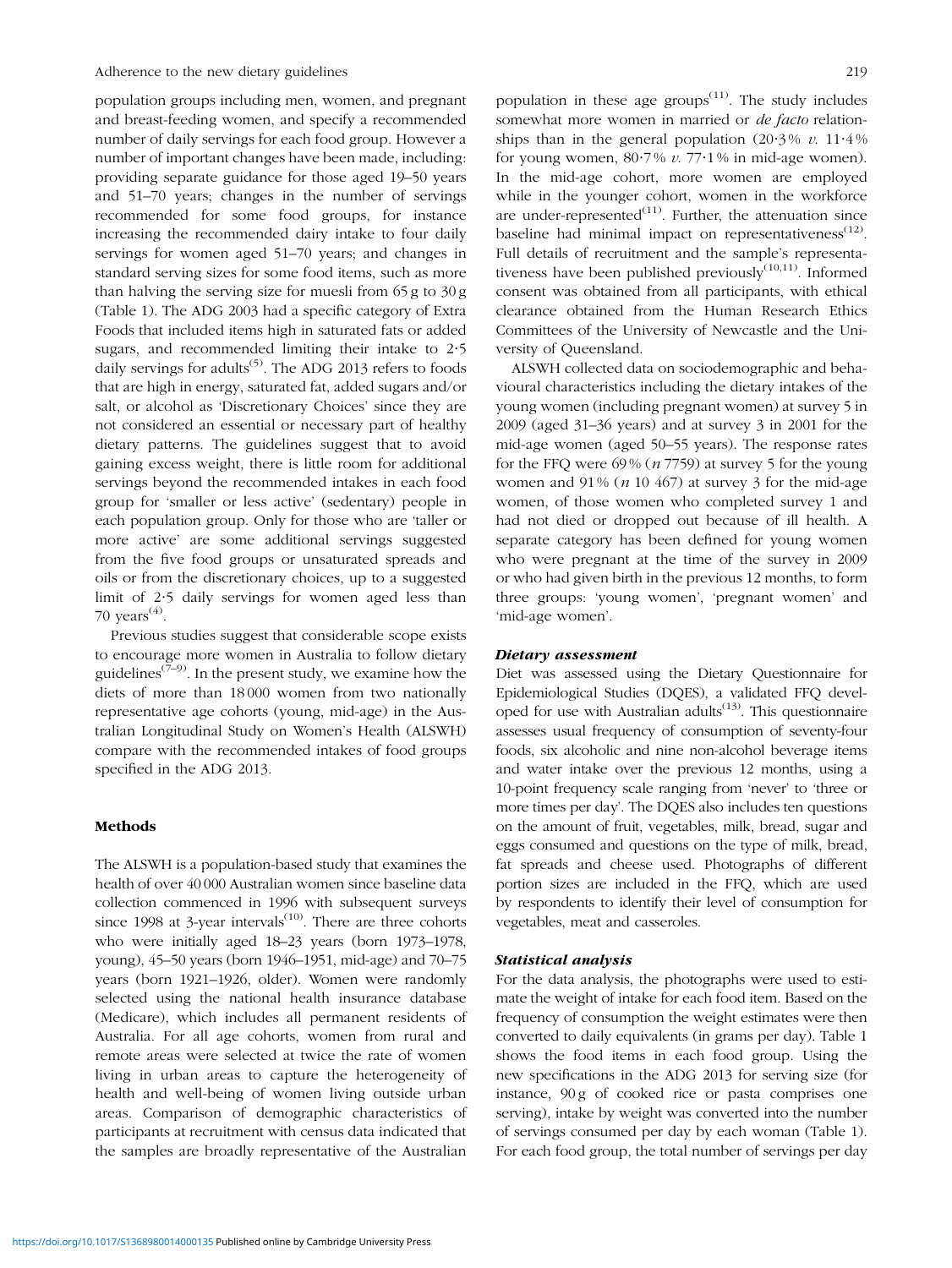|                              |                                                                                                                                                                                                | Serving size (g/d) |           |
|------------------------------|------------------------------------------------------------------------------------------------------------------------------------------------------------------------------------------------|--------------------|-----------|
| Food group                   | Foods                                                                                                                                                                                          | ADG 2003*          | ADG 2013+ |
| Cereals                      | Porridge (cooked)                                                                                                                                                                              | 230                | 120‡      |
|                              | Rice, pasta                                                                                                                                                                                    | 180                | 90‡       |
|                              | Muesli                                                                                                                                                                                         | 65                 | 30‡       |
|                              | High-fibre white bread, white bread, wholemeal bread, rye<br>bread, multi-grain bread                                                                                                          | 60                 | 40‡       |
|                              | All bran, bran flakes, weetbix, cornflakes, crackers                                                                                                                                           | 40                 | 30‡       |
| Vegetables                   | Baked beans, other beans, tofu                                                                                                                                                                 | 80                 | 80        |
|                              | Bean sprouts, beetroot, broccoli, cabbage, capsicum, carrots, cauliflower,<br>celery, cucumber, garlic, green beans, mushrooms, onion, peas, potatoes,<br>pumpkin, spinach, tomatoes, zucchini | 75                 | 75        |
|                              | Tomato sauce                                                                                                                                                                                   | 50                 | 50        |
|                              | Lettuce                                                                                                                                                                                        | 36                 | 36        |
| Fruit                        | Tinned fruit, oranges, apples, pears, bananas, melon, pineapple, strawberries,<br>apricots, peaches, mango                                                                                     | 150                | 150       |
|                              | Fruit juice                                                                                                                                                                                    | 125                | 125       |
|                              | Avocado                                                                                                                                                                                        | 45                 | 45        |
| Dairy                        | Full-cream milk, reduced-fat milk, skimmed milk, soya milk, flavoured milk                                                                                                                     | 250                | 250       |
|                              | Yoghurt                                                                                                                                                                                        | 200                | 200       |
|                              | Hard cheese, firm cheese, soft cheese, cream cheese, low-fat cheese                                                                                                                            | 40                 | 40        |
|                              | Ricotta and cottage cheese                                                                                                                                                                     | 40                 | 120‡      |
| <b>Meat and Alternatives</b> | Fish (steamed/grilled/baked/tinned)                                                                                                                                                            | 10                 | 100       |
|                              | Eggs                                                                                                                                                                                           | 100                | 120‡      |
|                              | Ham                                                                                                                                                                                            | 100                | 65‡       |
|                              | Chicken                                                                                                                                                                                        | 85                 | 80‡       |
|                              | Beef, veal, lamb, pork                                                                                                                                                                         | 85                 | 65‡       |
|                              | Baked beans, other beans                                                                                                                                                                       | 80                 | 150‡      |
|                              | Tofu                                                                                                                                                                                           | 80                 | 170‡      |
|                              | <b>Nuts</b>                                                                                                                                                                                    | 30                 | 30        |
|                              | Peanut butter                                                                                                                                                                                  | 25                 | 30‡       |

<span id="page-2-0"></span>Table 1 Serving sizes of foods included in food groups according to the Australian Dietary Guidelines

\*Australian Dietary Guidelines 2003.

-Australian Dietary Guidelines 2013.

- - Different for the two guidelines.

was calculated by summing the number of servings consumed per day for all the food items in that food group as described by each guideline. The same method was used to calculate the daily number of servings consumed according to the ADG 2003. Summary statistics were calculated for the daily number of servings consumed by women in each category for each of the five food groups according to the ADG 2013 and the ADG 2003. The percentages of women in each category who adhered to the guidelines for each food group were weighted to account for the oversampling in rural and remote areas of Australia.

#### Results

[Table 2](#page-3-0) shows the sociodemographic characteristics of the 'young women', 'pregnant women' and 'mid-age women'. More than half (54%) of the young women and 64% of the pregnant women had a university or higher degree, compared with 16% of the mid-age women. In terms of BMI, more than half (54%) of the mid-age women were overweight or obese, compared with 44% of young women and 41% of pregnant women (based on reported pre-pregnancy weight). Half or more of women in all groups were sedentary or had low physical activity levels.

Under the ADG 2003, overall median daily consumption by women in all groups was less than the recommended number of servings for each food group, except those for meat and alternatives ([Table 3](#page-4-0)). For all groups of women, the daily servings of vegetables consumed by women in the first (lowest) quartile were one-third or less of the recommended intake. In contrast, median daily servings were only slightly less than the recommendation of two servings for fruit for mid-age women (median 1.9; interquartile range  $1.1-2.9$ ) and two servings for dairy for pregnant women (median 1.9; interquartile range  $1.5-2.4$ ). For extra foods, median daily consumption by all groups of women was above the suggested upper limit, with the fourth quartile of intake among young and pregnant women above five servings and double the recommended limit of 2?5 servings daily under ADG 2003.

Similarly for the ADG 2013, median daily consumption by all groups of women was less than the intake recommended for all food groups (except for fruit by pregnant women). Moreover, one in four women from all groups reported vegetable consumption that was one-third or less of the recommended five daily servings; alternatively three out of four women (i.e. up to and including the third quartile) needed to increase their daily intake of vegetables by more than two servings to reach the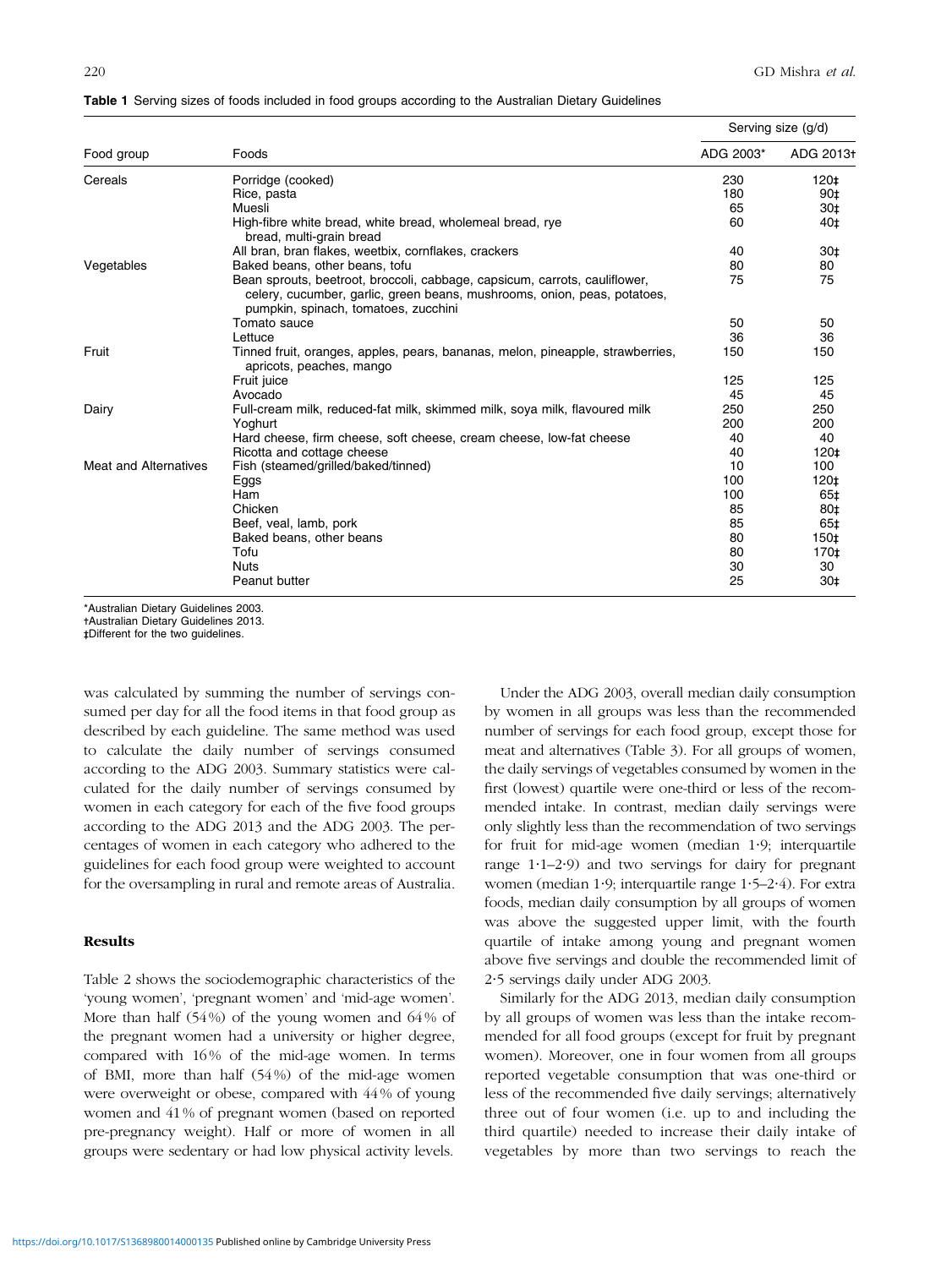<span id="page-3-0"></span>Table 2 Sociodemographic and behavioural characteristics of young, pregnant and mid-age women participating in the Australian Longitudinal Study on Women's Health (n 18 226)

|                                            | Young<br>(n 5760) | Pregnant<br>(n 1999) | Mid-age<br>(n 10467) |
|--------------------------------------------|-------------------|----------------------|----------------------|
| Age (years)                                |                   |                      |                      |
| Mean                                       | 34                | 34                   | 53                   |
| SD                                         | 1.5               | 1.4                  | 1.5                  |
| Education (%)                              |                   |                      |                      |
| No formal qualifications                   | 0.8               | 0.4                  | $16 - 8$             |
| School or higher school certificate        | 19.2              | $13-1$               | 47.0                 |
| Trade/diploma                              | 26.3              | 22.5                 | 19.8                 |
| University/higher degree                   | $53 - 7$          | 64.0                 | $16 - 4$             |
| Occupation (%)                             |                   |                      |                      |
| Manager or professional                    | $53 - 7$          | $50 - 4$             | 36.3                 |
| Tradesperson or labourer or related worker | 30.2              | 17.0                 | $39 - 1$             |
| No paid job                                | $16 - 1$          | 32.6                 | 24.6                 |
| Marital status (%)                         |                   |                      |                      |
| Married or <i>de facto</i>                 | $69 - 7$          | 97.4                 | 80.2                 |
| Separated/divorced/widowed                 | 6.6               | 1.2                  | $16 - 1$             |
| Single or never married                    | $23 - 7$          | 1.4                  | $3-7$                |
| Area of residence (%)                      |                   |                      |                      |
| Urban                                      | 71.2              | 72.3                 | 70.0                 |
| Rural/remote                               | 28.8              | $27 - 7$             | $30-0$               |
| BMI category* (%)                          |                   |                      |                      |
| $<$ 25 kg/m <sup>o</sup>                   | 56.3              | 58.9                 | 45.7                 |
| 25-30 kg/m <sup>2</sup>                    | $24 - 1$          | 25.8                 | 31.9                 |
| $>$ 30 kg/m <sup>2</sup>                   | 19.6              | $15-3$               | 22.4                 |
| Smoking (%)                                |                   |                      |                      |
| Never smoker                               | 59.5              | 63.8                 | 61.3                 |
| Ex-smoker                                  | 23.7              | 30.2                 | 24.6                 |
| Current smoker                             | 16.8              | $6-0$                | $14 - 1$             |
| Physical activity (%)                      |                   |                      |                      |
| Nil/sedentary                              | 11.8              | $16-3$               | $17-4$               |
| Low                                        | $36 - 4$          | 47.6                 | 37.2                 |
| Moderate                                   | 22.5              | 21.9                 | 20.0                 |
| High                                       | 29.4              | 14.2                 | 24.4                 |

\*Pre-pregnancy BMI for pregnant women.

recommendation. For mid-age women, the median daily servings of dairy was less than half the intake specified by ADG 2013. Three out of four pregnant women fell short of the recommended 3?5 daily servings of meat and alternatives.

In terms of percentage of women adhering to the recommended intakes [\(Fig. 1](#page-5-0)), for all groups of women less than 2 % met the intake for vegetables under either set of guidelines. For young women, less than one in three met the ADG 2013 recommendations for fruit (29 %) and meat and alternatives (28 %), and a small minority attained recommended intakes for dairy (12 %) and cereals (7 %) food groups. While half of the pregnant women adhered to the guidelines for fruit intake, only 22 % had the recommended daily servings of dairy and just a small minority reached the recommended intakes for meat and alternatives  $(10\%)$  and cereals  $(2.5\%)$ . For mid-age women the level of adherence was considerably higher, with almost half of the women attaining the ADG 2013 recommended number of daily servings for fruit (48 %), meat and alternatives (41 %) and cereals (45 %), whereas only 1 % had the suggested dairy intake (which had been increased on the intake recommended in ADG 2003).

#### Discussion

The current study used dietary data from young, pregnant and mid-age women from ALSWH and compared their reported intakes of food groups with the recommendations for daily servings under both the ADG 2003 and the ADG 2013. Specifically, findings with respect to the ADG 2013 indicated that the majority of women from all three groups reported intakes below the recommended daily servings for all food groups, with the single exception of fruit consumption by pregnant women. In many cases the reported intake diverged widely from the guidelines, for instance less than 2% of women from all groups attained the ADG 2013 recommended daily intake of five servings of vegetables, with three in four women needing to increase their daily consumption by more than two servings. Changes in the ADG 2013 mean that a third of young women and only 10% of pregnant women attained the new recommendation of 2.5 and 3.5 daily servings for meat and alternatives. While one in three mid-age women met the level of dairy intake under the previous guidelines, just 1% reached the higher level of four daily servings of dairy foods recommended in the ADG 2013, with most mid-age women needing to more than double their dairy intake.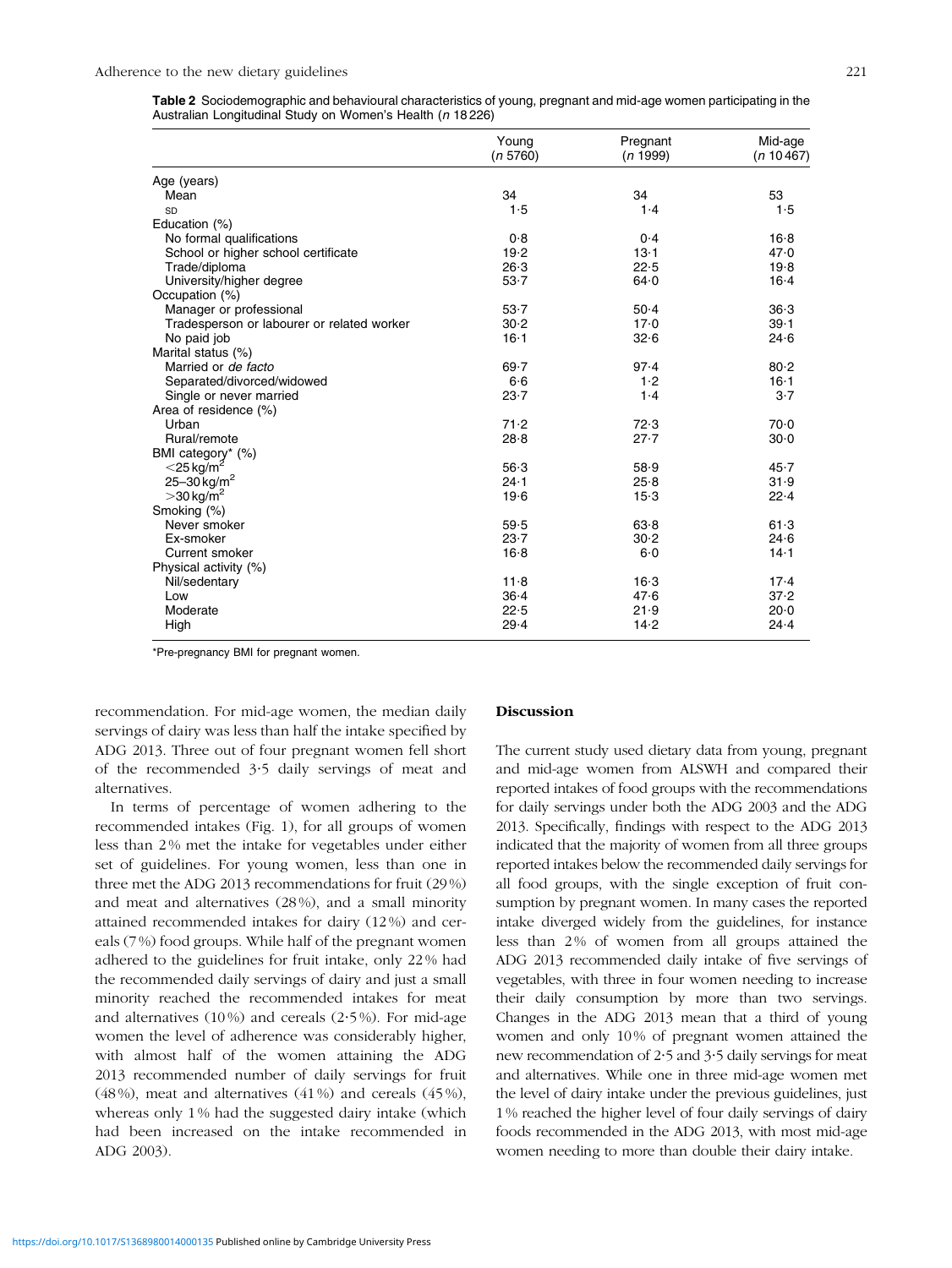|                              | ADG 2003*          |             | ADG2013+                                               |                          |                          |                                                        |
|------------------------------|--------------------|-------------|--------------------------------------------------------|--------------------------|--------------------------|--------------------------------------------------------|
|                              | ALSWH (servings/d) |             | Recommended (servings/d) for women<br>aged 19-60 years | ALSWH (servings/d)       |                          |                                                        |
| Food group                   | Median             | <b>IQR</b>  |                                                        | Median                   | <b>IQR</b>               | Recommended (servings/d) for women<br>aged 19-50 years |
| Young women (n 5760)         |                    |             |                                                        |                          |                          |                                                        |
| Cereals                      | 2.0                | $1.4 - 2.7$ | $4 - 9$                                                | 3.3                      | $2.3 - 4.4$              | 6                                                      |
| Vegetables                   | 2.1                | $1.5 - 2.7$ | 5                                                      | 2.0                      | $1.5 - 2.7$              | 5                                                      |
| Fruit                        | 1.5                | $0.9 - 2.3$ | 2                                                      | 1.5                      | $0.9 - 2.3$              | $\overline{c}$                                         |
| Dairy                        | 1.6                | $1.2 - 2.1$ | $\overline{2}$                                         | 1·6                      | $1.2 - 2.1$              | $2\frac{1}{2}$                                         |
| <b>Meat and Alternatives</b> | 1.7                | $1.3 - 2.4$ |                                                        | 1.9                      | $1.3 - 2.6$              | $2\frac{1}{2}$                                         |
| Extra Foods                  | 3.7                | $2.6 - 5.1$ | $0 - 2\frac{1}{2}$                                     |                          | -                        |                                                        |
|                              |                    |             | ADG 2003                                               |                          |                          | ADG2013                                                |
|                              | ALSWH (servings/d) |             |                                                        | ALSWH (servings/d)       |                          |                                                        |
|                              | Median             | <b>IQR</b>  | Recommended (servings/d) for<br>pregnant women         | Median                   | <b>IQR</b>               | Recommended (servings/d) for<br>pregnant women         |
| Pregnant women (n 1999)      |                    |             |                                                        |                          |                          |                                                        |
| Cereals                      | 2.6                | $2.0 - 3.2$ | $4 - 6$                                                | 4·1                      | $3.2 - 5.3$              | $8\frac{1}{2}$                                         |
| Vegetables                   | 2.2                | $1.7 - 2.8$ | 5                                                      | 2.1                      | $1.6 - 2.8$              | 5                                                      |
| Fruit                        | 2.0                | $1.2 - 2.9$ | 4                                                      | 2.0                      | $1.2 - 2.9$              | $\overline{c}$                                         |
| Dairy                        | 1.9                | $1.5 - 2.4$ | 2                                                      | 1.9                      | $1.5 - 2.4$              | $2\frac{1}{2}$                                         |
| <b>Meat and Alternatives</b> | 1.8                | $1.4 - 2.4$ | $1\frac{1}{2}$                                         | 2.0                      | $1.5 - 2.7$              | $3\frac{1}{2}$                                         |
| Extra Foods                  | 4.1                | $2.9 - 5.5$ | $0 - 2\frac{1}{2}$                                     | $\overline{\phantom{0}}$ | $\overline{\phantom{0}}$ |                                                        |
|                              |                    |             | ADG2003                                                |                          |                          | ADG2013                                                |
|                              | ALSWH (servings/d) |             |                                                        | ALSWH (servings/d)       |                          | Recommended (servings/d) for women                     |
|                              | Median             | <b>IQR</b>  | Recommended (servings/d) for women<br>aged 19-60 years | Median                   | <b>IQR</b>               | aged 51-70 years                                       |
| Mid-age women ( $n$ 10 467)  |                    |             |                                                        |                          |                          |                                                        |
| Cereals                      | 2.4                | $1.8 - 3.1$ | $4 - 9$                                                | 3.8                      | $2.8 - 5.0$              | 4                                                      |
| Vegetables                   | 2.1                | $1.6 - 2.9$ | 5                                                      | 2.1                      | $1.6 - 2.8$              | 5                                                      |
| Fruit                        | 1.9                | $1.1 - 2.9$ | 2                                                      | 1.9                      | $1.1 - 2.9$              | 2                                                      |
| Dairy                        | 1.7                | $1.2 - 2.2$ | 2                                                      | 1.7                      | $1.2 - 2.2$              |                                                        |
| <b>Meat and Alternatives</b> | 1.6                | $1.2 - 2.2$ |                                                        | 1.8                      | $1.3 - 2.5$              | $\overline{c}$                                         |
| <b>Extra Foods</b>           | 3.2                | $2.2 - 4.5$ | $0 - 2\frac{1}{2}$                                     | -                        | -                        |                                                        |

<span id="page-4-0"></span>Table 3 Food group intakes of young, pregnant and mid-age women participating in the Australian Longitudinal Study on Women's Health (n 18 226) and comparison with the recommendations of the Australian Dietary Guidelines

ALSWH, Australian Longitudinal Study on Women's Health; IQR, interquartile range. \*Australian Dietary Guidelines 2003. -Australian Dietary Guidelines 2013.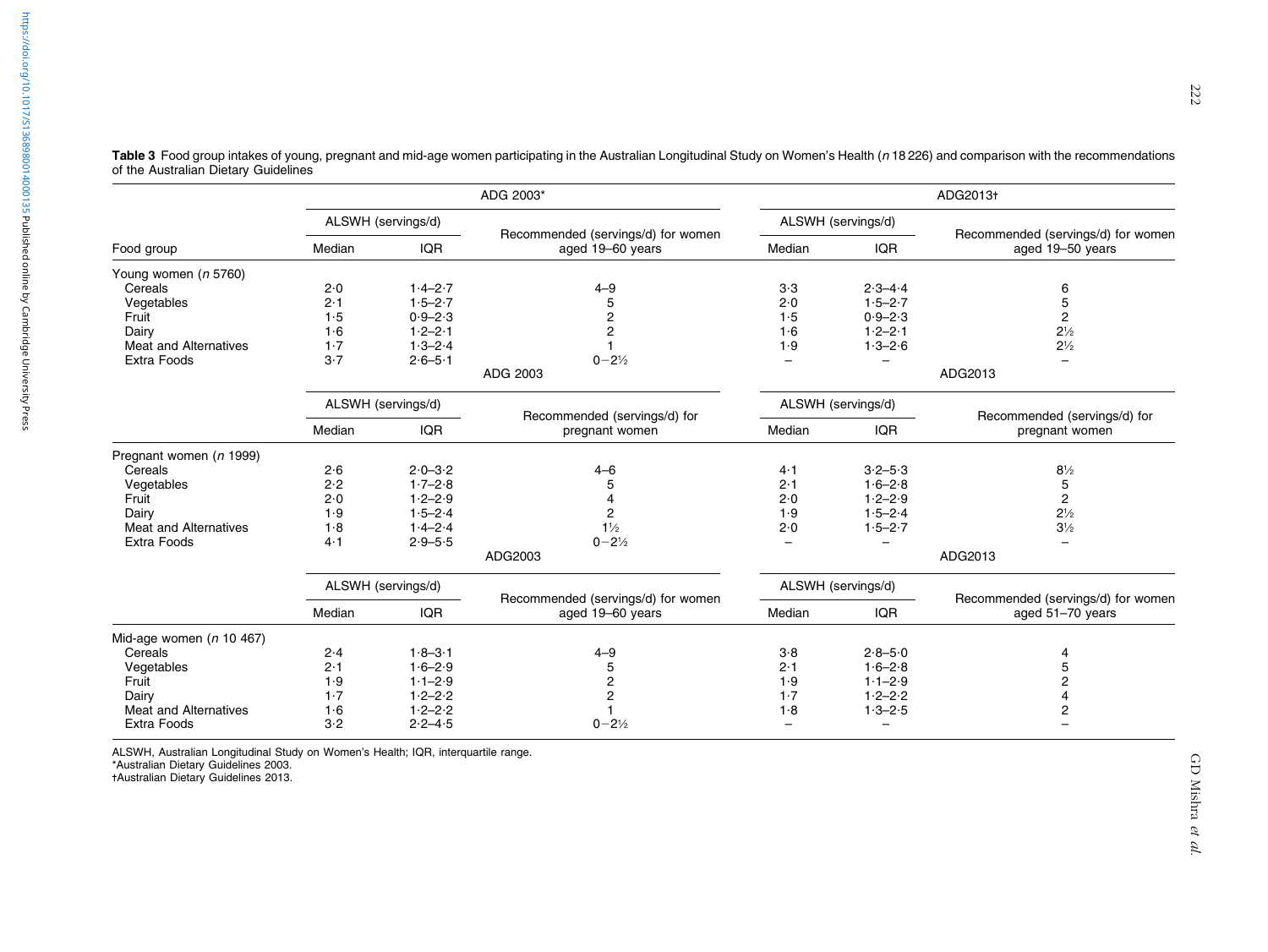<span id="page-5-0"></span>



A further indication of the divergence between women's diets and the guidelines was apparent for the food items in the Discretionary Choices category. These items are typically high in saturated fat, added sugars and salt and not included under ADG 2013 as part of a healthy diet, with the proviso that 'taller and more active' women may consume up to an additional 2?5 daily servings from the food groups or from the discretionary choices. For most women this would essentially mean eliminating or greatly reducing their consumption of items that were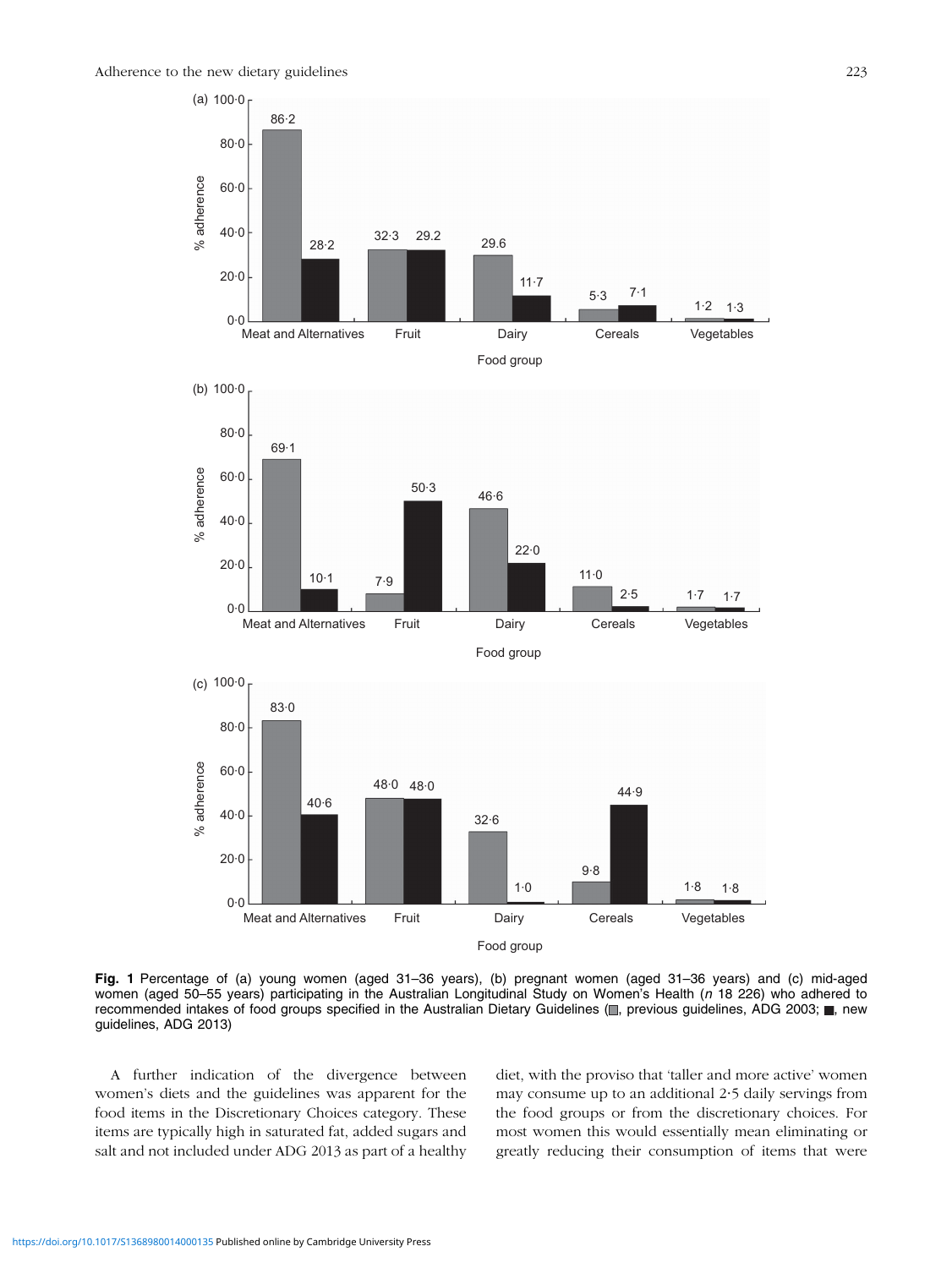included in the Extra Foods category under ADG 2003, of which the majority reported more than three daily servings and one in four young or pregnant women had more than five daily servings.

Strengths of the present study include the large nationally representative sample, detailed sociodemographic and behavioural data, and the use of a validated FFQ designed for use with the Australian adult population<sup>[\(13](#page-7-0))</sup>. Although the FFQ for the mid-age cohort was undertaken in 2001, it shows similar intakes to those of the young cohort that were collected in 2009. Furthermore, comparison with a later survey of the mid-age cohort in 2010 indicates that fruit and vegetable intakes have changed little over the intervening years (results not shown). Unfortunately, other food intakes from this more recent survey are not sufficiently detailed for the analysis of daily servings used in the present study. Findings from the 2012 National Health Survey  $(NHS)^{(14)}$  $(NHS)^{(14)}$  $(NHS)^{(14)}$ , which uses responses on general questions of a 24h recall of intake, indicate that 52?9% of Australian women aged 18 years and over had two servings or less of vegetables daily, which compares closely with the median values of  $2.1-2.2$  daily servings found in the present study. The NHS results also show, however, that 9?5% of women met the recommended guidelines with five or more daily servings of vegetables, which is higher than the figure of less than 2% found our study. This discrepancy may be due to the different methods of dietary assessment used in the two studies, albeit they both indicate that the vast majority of women consume less than the recommended servings of vegetables daily.

Photographs were used to estimate the level of consumption of food items; however, errors may still occur in the estimation of portion sizes. Furthermore, accurate reporting of habitual intake over the last 12 months relies on the respondent's memory. Another limitation of the self-reported food intake is dietary under-reporting. It has been shown in some studies to be particularly associated with higher BMI and with some types of foods, such highfat foods and snack foods $(15-17)$ . We undertook a number of sensitivity analyses to address this potential weakness. We found no evidence to suggest that under-reporting was associated with BMI. Women with higher BMI were more likely to have higher energy intake (results not shown). We excluded those with implausible energy intake data  $(>16800 \text{ kJ/d} \text{ or } <2100 \text{ kJ/d})$  and this did not alter our final results<sup>([18\)](#page-7-0)</sup>.

Findings from the present study have considerable implications given the guidelines' aim to be 'realistic, practical and achievable<sup> $(4)$  $(4)$  $(4)$ </sup>, as they indicate that for many women to follow the ADG 2013 recommendations would require a transformation of their diet. It will likely be necessary, therefore, to advocate a series of changes applicable at every meal; for instance, meeting the dietary guidelines for vegetable intake could be achieved for most women by incorporating one extra serving at each of three daily meals. However, given the high prevalence of obesity and overweight among Australian women<sup>([14\)](#page-7-0)</sup>, recommendations for increases in the number of daily servings of the dairy and meat and alternatives food groups would need careful dissemination to encourage a corresponding decline in items from the discretionary choices category, to avoid excessive energy intake and weight gain. It also implies an integrated approach to addressing diet in a wider social context; for instance, highlighting the role of increased physical activity among women that in turn may facilitate a dietary transition more in line with recommendations.

Dissemination of the ADG 2013 already uses a range of formats, such as the depiction of the proportion of food groups in a balanced diet using a visual representation of a plate, illustrating meals that meet daily requirements and using 'eat for health' calculators available on the website $^{(6)}$  $^{(6)}$  $^{(6)}$ . Attention to detail will be required for those who may incorrectly assume they meet the ADG 2013 guidelines, but are unaware of changes in portion sizes for some food items and the recommended number of servings from the previous ADG 2003, such as with respect to the increased daily servings of meat and alternatives recommended for young and pregnant women. Some aspects may need explicit and targeted messages, such as the increased dairy intake recommended for those aged 51–70 years.

In summary, the degree of divergence of dietary intakes of most Australian women from the recommended guidelines, such as insufficient intake of vegetables and overconsumption of foods with high saturated fat and added sugar, poses considerable challenges for health professionals to encourage the necessary changes in dietary behaviour. Further research is needed to understand the pattern of sociodemographic factors and health behaviours that are linked with dietary intakes divergent from or consistent with the ADG 2013. The evaluation of the effectiveness of the new guidelines in influencing the diets of Australians will also require regular data collection from national surveys. Dietary data being collected by the Australian Health Survey (2011–13) will act as key baseline data from which to gauge the rate of progress of the impact of the new ADG 2013 on people's everyday food choices.

### Acknowledgements

Sources of funding: The ALSWH is funded by the Australian Department of Health and G.D.M. is supported by the Australian National Health and Medical Research Council (APP1000986). The Australian Department of Health and the Australian National Health and Medical Research Council had no role in the design, analysis or writing of this article. Conflict of interest: No relevant disclosures. Authors' contributions: G.D.M. contributed to the study design and drafted the manuscript. D.A.J.M.S.